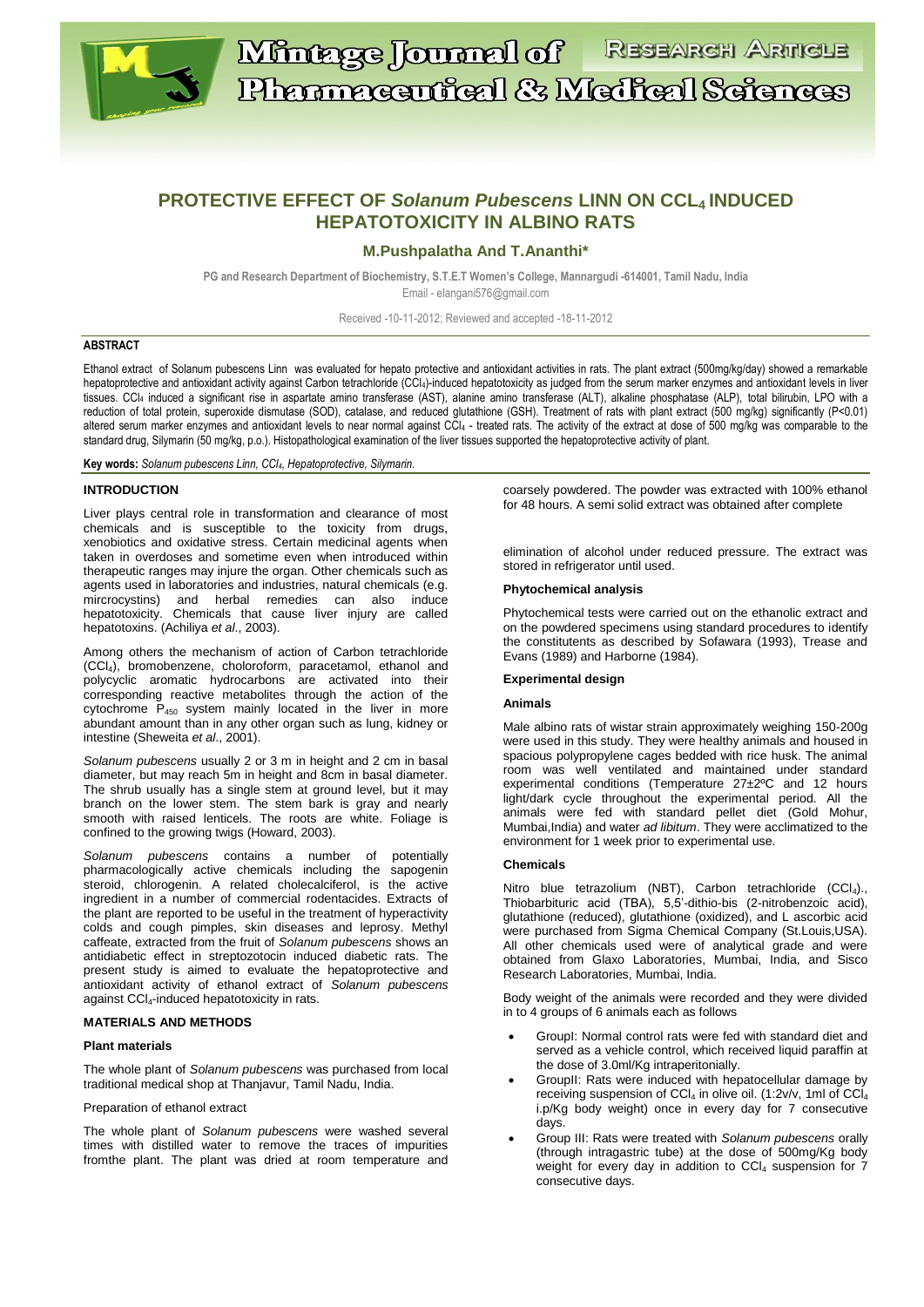Group IV: Standard drug as Silymarin at the dose of 200mg/Kg body weight. Once in every day for 7 consecutive days.

### **Collection of Samples**

On completion of the experimental period, animals were anaesthetized with thiopentane sodium (50mg/Kg). The blood was collected without EDTA as anticoagulant. Serum was separated by centrifugation and used for various biochemical analysis.

### **Assessment of liver function**

Biochemical parameters i.e., aspartate amino transferase (AST), alanine amino transferase (ALT) (Reitman and Frankel,1957) alkaline phosphatase (ALP) (Kind and King, 1954) total bilirubin (Malloy and Evelyn, 1937) and total protein (Lowry *et al*., 1951) were analyzed according to the reported methods. The liver was removed, morphological changes were observed. A 10% of liver homogenate was used for antioxidant studies such as lipid peroxidation (LPO) (Devasagayam and Tarachand,1987), superoxide dismutase (SOD) (Marklund and Marklund,1974) Catalase(Sinka,1972) and glutathione reductase (GSH)(Moron *et al*., 1979). A portion of liver was fixed in 10% formalin for histopathological studies.

### **Histopathological studies**

The liver tissue was fixed in 10% normal saline for 72h after which the tissues were sliced to a thickness of 2.1mm each. These were dehydrated using alcohol of graded concentration. They were further treated with paraffin wax and cast in to blocks. Sections of the tissues were cut on a microtome to 5µm. These were later attached to a slide and dried. The samples slides were viewed on

a photographic microscope to find out histological changes*.*

### **Statistical analysis**

The values were expressed as mean  $\pm$  SEM. Statistical analysis was performed by one way analysis of variance (ANOVA) followed by Tukey multiple comparison tests. P values < 0.05 were considered as significant.

### **RESULTS**

The phytochemical screening of *Solanum pubescens* showed that the presence of alkaloids, terpenoids, steroids, saponin while tannins, flavonoids, glycosides were absent (Table-I).

| Table 1: Phytochemical screening of Solanum pubescens |  |  |  |
|-------------------------------------------------------|--|--|--|
|-------------------------------------------------------|--|--|--|

| Phytochemicals  | Results |
|-----------------|---------|
| Alkaloids       |         |
| Glycosides      |         |
| Tannins         |         |
| Flavonoids      |         |
| Terpenoids      |         |
| <b>Steriods</b> | +       |
| Saponin         |         |
|                 |         |

### **+ indicates presence whereas – indicates absence**

The effect of *S.pubescens* on serum marker enzymes is presented in Table II. The levels of serum AST, ALT, ALP, total bilirubin, were markedly elevated and that of protein decreased in CCl<sup>4</sup> treated animals, indicating liver damage. Administration of *S.pubescens* extract at the dose of 500 mg/kg remarkably prevented CCl4-induced hepatotoxicity in rats(Table-II) .

#### **Table 2: Effect of** *Solanum pubescens* **on Liver marker enzymes in experimental rats.**

| Treatment | ALT(IU/dl)         | AST(IU/dl)                    | ALP(IU/dl)         | Bilirubin(mg%)    | Protein(mg%)    |
|-----------|--------------------|-------------------------------|--------------------|-------------------|-----------------|
| Group I   | $23.17 + 0.21$     | $31.97 \pm 0.51$              | $41.36 \pm 1.35$   | $0.75 \pm 0.09$   | $6.18 + 0.62$   |
| Group II  | $57.01 \pm 0.26^*$ | $60.19 \pm 0.58$ <sup>*</sup> | $54.04 \pm 1.30^*$ | $1.51 \pm 0.06^*$ | $3.52 + 0.52^*$ |
| Group III | $23.18 \pm 0.51$   | $30.12 \pm 0.47$              | $42.48 + 1.08$     | $0.74 \pm 0.06$   | $5.78 \pm 0.53$ |
| Group IV  | $24.84 \pm 0.49$   | $33.18 \pm 0.66$              | $43.27 \pm 0.86$   | $0.82 \pm 0.07$   | $6.03 + 0.45$   |

**Values were expressed as mean ± SD for six rats in each group. \* Significantly different from Group I (p≤0.05)**

Analysis of LPO levels by thiobarbituric acid reaction showed a significant (P<0.05) increase in the CCl4 treated rats. Treatment with *S.pubescens* (500 mg/kg) significantly (P<0.01) prevented

the increase in LPO level which was brought to near normal. The effect of *S.pubescens* was comparable with that of standard drug Silymarin (Table -III).

### **Table 3: Effect of** *Solanum pubescens* **on Antioxidant enzymes in experimental rats**

| Treatment | LPO (nmol/L)   | Catalase (µ/ml)    | SOD(U/ml)         | GSH(mg/dl)        |
|-----------|----------------|--------------------|-------------------|-------------------|
| Group I   | 2. $\pm 0.74$  | $60.47 \pm 1.81$   | $15.24 \pm 0.76$  | $12.52 \pm 1.5$   |
| Group II  | $15 + 1.48^*$  | $41.83 \pm 1.25^*$ | $9.42 \pm 0.47^*$ | $2.42 \pm 0.39^*$ |
| Group III | $2.4 \pm 0.94$ | $57.34 \pm 1.72$   | $14.34 \pm 0.71$  | $10.87 \pm 1.04$  |
| Group IV  | $2.5 \pm 0.12$ | $62.75 \pm 1.88$   | $16.72 \pm 0.83$  | $13.84 \pm 0.35$  |

### **Values were expressed as mean ± SD for six rats in each group. \* Significantly different from Group I (p≤0.05)**

CCl4- treatment caused a significant (P<0.05) decrease in the level of SOD, Catalase, GSH in liver tissue when compared with control group (Table-II). The treatment of *S.pubescens* at the dose of 500 mg/kg resulted in a significant increase of SOD, Catalase, GSH when compared to CCI<sub>4</sub> treated rats. The liver of Silymarin treated animals also showed a significant increase in antioxidant enzymes levels compared to  $CCl<sub>4</sub>$  treated rats.

The histological observations basically support the results obtained from serum enzyme assays. The liver sections of CCl<sup>4</sup> intoxicated rats showed massive fatty changes, necrosis, ballooning degeneration, and broad infiltration of the and broad infiltration lymphoctyptes and kupffer cells around the central vein and the loss of cellular boundaries. The histological architecture of liver sections of rats treated with *solanum pubescens* (500mg/Kg) showed a more or less normal lobular pattern with a mild degree of fatty change, necrosis and lymphocyte infiltration almost comparable to the normal control groups. .

# **DISCUSSION**

Carbon tetrachloride is one of the most commonly used hepatotoxins in the experimental study of liver diseases. The hepatotoxic effects of CCl<sub>4</sub> are largely due to its active metabolite, trichloromethyl radical (Johnson and Kroening , 1998). These activated radicals bind covalently to the macromolecules and induce peroxidative degradation of membrane lipids of endoplasmic reticulum rich in polyunsaturated fatty acids. This leads to the formation of lipid peroxides. This lipid peroxidative degradation of biomembranes is one of the principle causes of hepatotoxicity of CCl<sub>4</sub> (Kaplowitz et al., 1986). This is evidenced by an elevation in the serum marker enzymes namely AST, ALT, ALP, total bilirubin and decrease in protein.

The diagnosis of organ disease/damage is aided by measurement of a number of non-functional plasma enzymes characteristic of that tissue or organ. The amount of enzyme released depends on the degree of cellular damage, the intracellular concentration of the enzymes and the mass of affected tissue. The concentration of the enzyme released reflects the severity of the damage. ALT and AST are enzymes normally present in the liver, heart, muscles and blood cells. They are basically located within hepatocytes. So when liver cells are damaged or dies transaminases are released into blood stream, where they can be